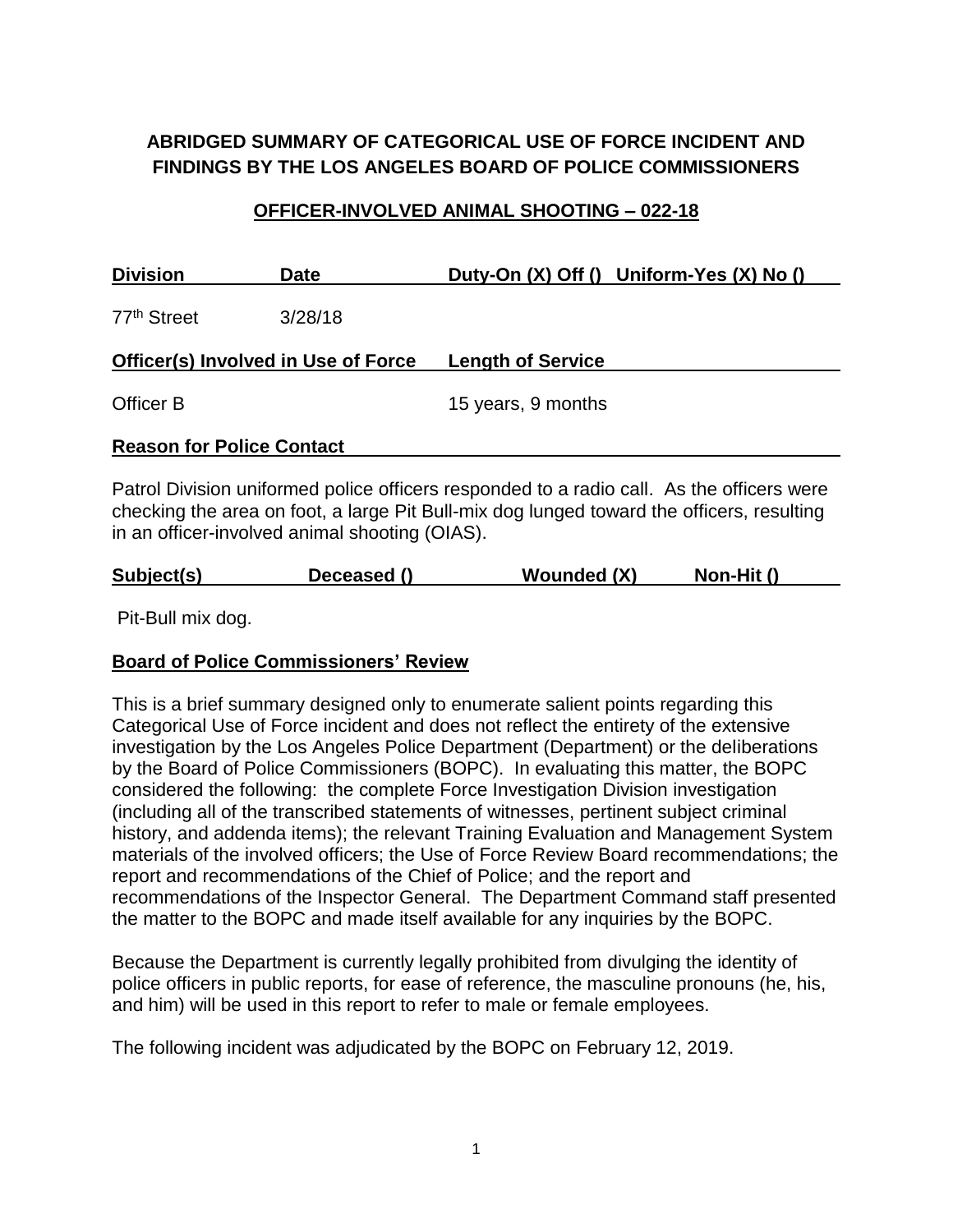#### **Incident Summary**

On the day of this incident, an unidentified male, the Person Reporting (PR), called Communications Division (CD) to report that a man was armed with a gun and selling methamphetamine inside a tent at the nearby train tracks. In response to the PR's call, CD created a priority (Code Two) radio call for a man with a gun, creating a disturbance. The call comments indicated the Subject was inside a tent selling methamphetamine and armed with a handgun.

The call was ultimately assigned to uniformed Police Officers A and B. Both officers were equipped with Body Worn Video (BWV), and their vehicle was equipped with a Digital In-Car Video System (DICVS).

Officers A and B had been partners for approximately three years prior to this incident. During that time, they discussed a variety of tactical scenarios. With regard to this incident, the officers decided that Officer A would be the contact officer and Officer B the cover officer.

The officers arrived at the scene and notified CD. The officers made their approach and began to walk along the tracks when they observed a Pit Bull dog leashed to the fence on one side of the tracks. The dog was aggressive, barking, and pulling the leash, attempting to charge toward the officers. The officers observed a group of individuals near an encampment, close to where the dog was leashed. Officer A asked the group if the dog belonged to any of them. The group did not respond and walked away along the train tracks. According to Officers A and B, they were not positive how secure the dog leash was to the fence and did not want to agitate the dog further. In an attempt to avoid a dog attack and risk injury to themselves or the dog, the officers decided to stop and not walk past the dog.

Officers A and B decided to return to their vehicle and drive to a different location where they could continue their search for the Subject. The officers were unable to locate anyone matching the Subject's description. At that time, CD reassigned Officers A and B to an unrelated radio call. The officers drove away from the area to handle the unrelated call.

Later that evening, the unidentified male again called CD and advised that the Subject was still in the area near the train tracks. In response, created a second Code Two radio call for a man with a gun. Upon completion of the unrelated radio call, Officers A and B drove back to the area and were assisted by other officers. The officers met in a parking lot of a business to brief the previous radio call and discuss the aggressive Pit Bull dog leashed to the fence. The officers developed a tactical plan to handle the radio call.

Officers A and B drove back to the side of the train tracks in order to monitor the dog, while other officers searched for the Subject. Officer A noticed that the dog was not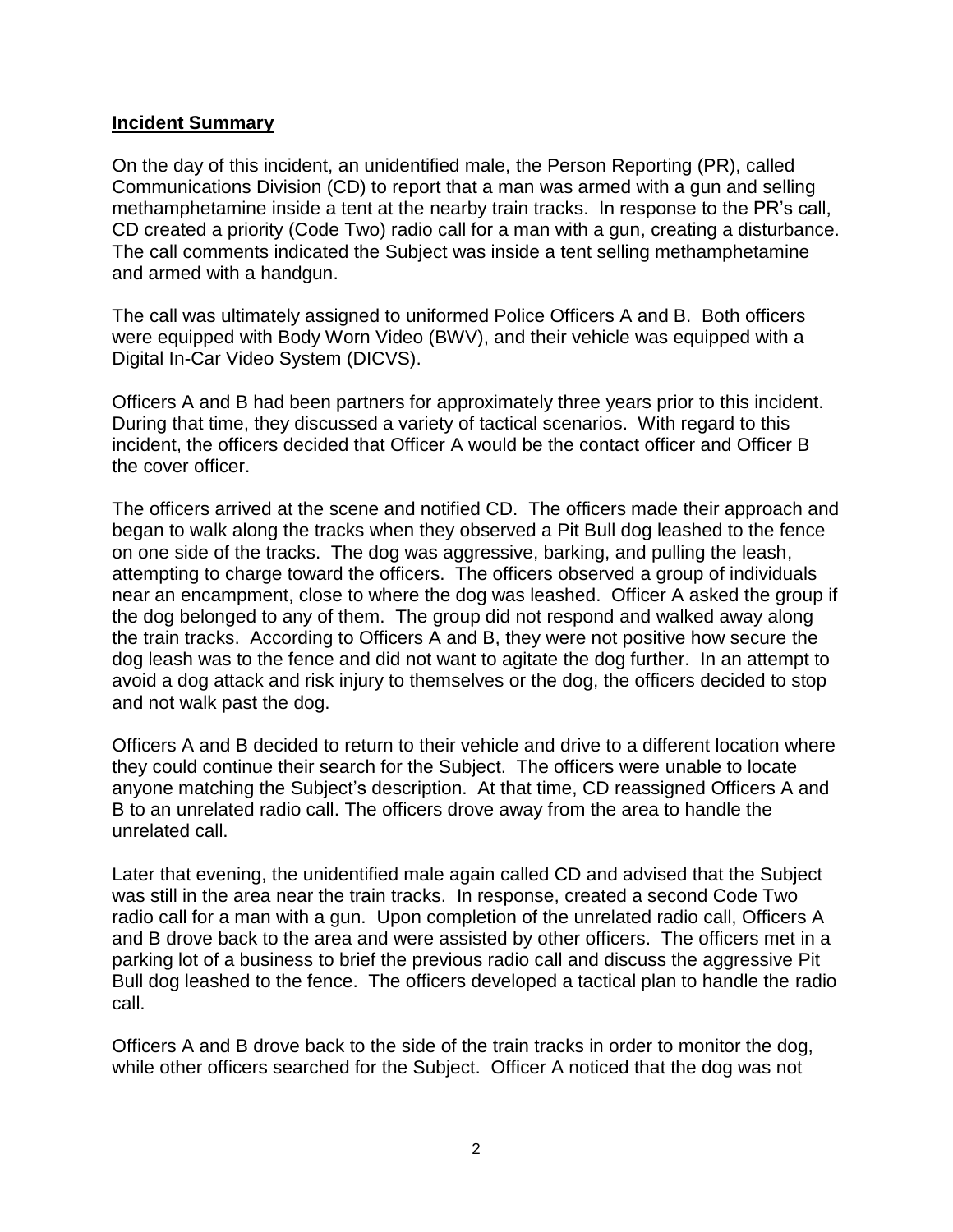present and not leashed to the fence where he saw it earlier. Officer A alerted Officer B that the dog was not present and broadcast the information to the rest of the officers.

Once they noticed the dog was not present, Officers A and B began walking towards an encampment. The officers utilized their flashlights to illuminate the area. According to Officer A, he constantly scanned back and forth searching for the dog to make sure he didn't miss it or that it wasn't leashed at a different location.

Officers A and B reached the first tent on one end of the encampment. The tent was covered with a blue tarp. Officer A contacted a male inside the tent, later identified as the owner of the dog. Officer A identified himself as the police and noted that the Subject did not match the description provided by CD.

Officer A proceeded down the tracks and continued to use his flashlight to illuminate the area. Officer A walked approximately five feet past the tent, at which point he observed the dog in front of him. The dog was not leashed or secured. The dog immediately moved in a fast-aggressive motion and lunged toward Officer A, causing him to redeploy and walk backwards in a southern direction over the train tracks. As he redeployed, Officer A unholstered his pistol because he believed he was going to have to shoot the dog to prevent an attack and avoid being bitten and getting injured.

As Officer A redeployed, the dog immediately shifted his attention to Officer B, who was near Officer A. The dog changed his direction and ran at full speed directly toward Officer B. According to Officer A, the dog barked as it aggressively jumped toward Officer B.

According to Officer B, he followed behind Officer A from approximately seven or eight feet. Officer B observed Officer A walk past the encampment and heard him say, "Oh, there [the dog] is." Officer B observed the dog lunge at Officer A and come within inches of biting his leg. Officer B knew that these dogs can cause serious bodily injury. Officer B believed that Officer A was going to be bit and thought that he might have to shoot the dog.

Officer B began to unholster his pistol, and at that moment the dog changed his direction, turned, and began lunging toward him. Officer B redeployed and began walking backwards as he unholstered his pistol with his right hand. Officer B fully extended his right arm in a downward forty-five-degree angle at the charging dog. Officer B held his flashlight in his left hand and pressed the palm of his left hand against the left side of his pistol grip.

As the charging dog came within two feet of Officer B, he fired one round, but the dog continued to charge toward him. Officer B took one or two steps back and fired a second round as the dog came within a foot from him. After the second shot, the dog squealed, turned, and ran into a nearby tent. Officer B fired both shots in a northeast, downward direction. His background was dirt and gravel. According to Officer B,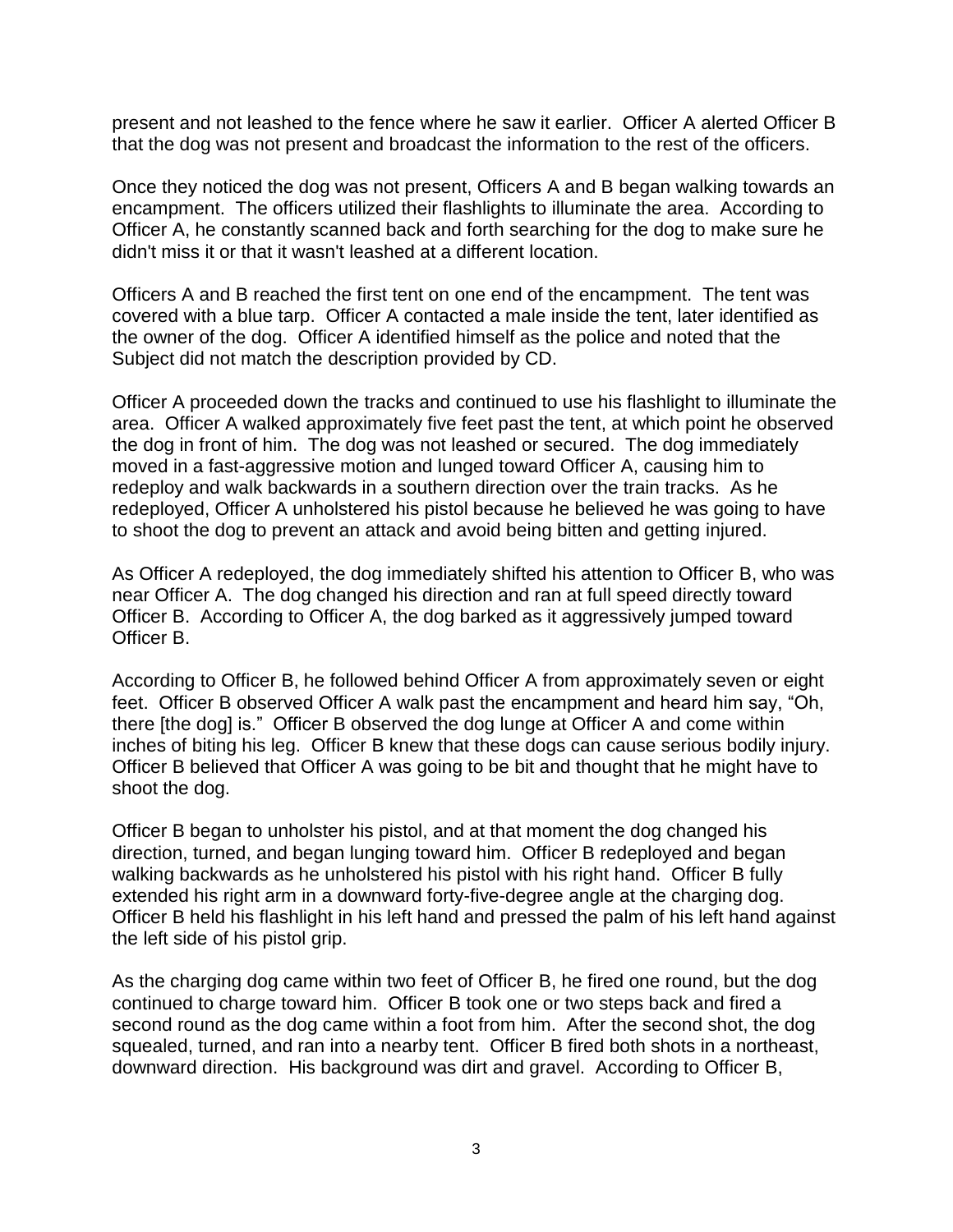Officer A was close to the train tracks and not in his line of sight when he fired the rounds. The assisting officers were approximately 30 to 40 yards away from him.

Officer A broadcast a request for a supervisor for a dog shooting. Sergeant A was the first supervisor to arrive at the scene. Sergeant A separated Officers A and B, obtained a Public Safety Statement (PSS) from each officer individually, and admonished them not to speak about the incident. The Department Operations Center (DOC) was notified of the officer-involved animal shooting incident.

### **Los Angeles Board of Police Commissioners' Findings**

The BOPC reviews each Categorical Use of Force incident based upon the totality of the circumstances, namely all of the facts, evidence, statements and all other pertinent material relating to the particular incident. In every case, the BOPC makes specific findings in three areas: Tactics of the involved officer(s); Drawing/Exhibiting of a firearm by any involved officer(s); and the Use of Force by any involved officer(s). Based on the BOPC's review of the instant case, the BOPC made the following findings:

# **A. Tactics**

The BOPC found Officers A and B's tactics to warrant a Tactical Debrief.

## **B. Drawing/Exhibiting**

The BOPC found Officer A and B's drawing and exhibiting of a firearm to be in policy.

## **C. Lethal Use of Force**

The BOPC found Officer B's lethal use of force to be in policy.

## **Basis for Findings**

In making its decision in this matter, the Commission is mindful that every "use of force by members of law enforcement is a matter of critical concern both to the public and the law enforcement community. It is recognized that some individuals will not comply with the law or submit to control unless compelled to do so by the use of force; therefore, law enforcement officers are sometimes called upon to use force in the performance of their duties. It is also recognized that members of law enforcement derive their authority from the public and therefore must be ever mindful that they are not only the guardians, but also the servants of the public. The Department's guiding value when using force shall be reverence for human life. Officers shall attempt to control an incident by using time, distance, communications, and available resources in an effort to de-escalate the situation, whenever it is safe and reasonable to do so. When warranted, Department personnel may objectively use reasonable force to carry out their duties. Officers who use unreasonable force degrade the confidence of the community we serve, expose the Department and fellow officers to legal and physical hazards, and violate the rights of individuals upon whom unreasonable force is used. Conversely, officers who fail to use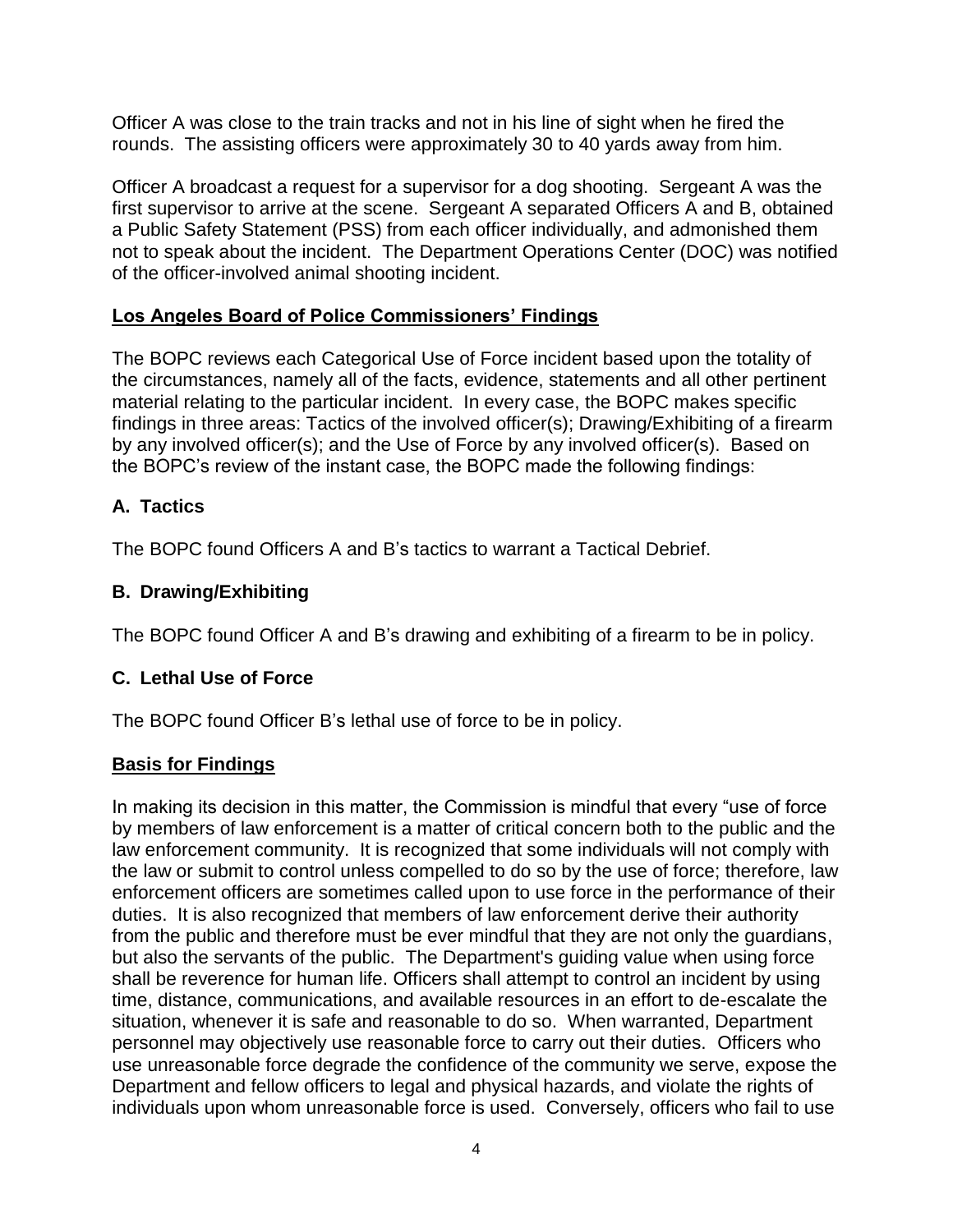force when warranted may endanger themselves, the community and fellow officers." (Use of Force Policy, Los Angeles Police Department Manual.)

The Commission is cognizant of the legal framework that exists in evaluating use of force cases, including the United States Supreme Court decision in Graham v. Connor, 490 U.S. 386 (1989), that:

"The reasonableness of a particular use of force must be judged from the perspective of a reasonable officer on the scene, rather than with the 20/20 vision of hindsight. The calculus of reasonableness must embody allowance for the fact that police officers are often forced to make split-second judgments – in circumstances that are tense, uncertain and rapidly evolving – about the amount of force that is necessary in a particular situation."

The Commission is further mindful that it must evaluate the actions in this case in accordance with existing Department policies. Relevant to our review are Department policies that relate to the use of force:

Law enforcement officers are authorized to use deadly force to:

- Protect themselves or others from what is reasonably believed to be an imminent threat of death or serious bodily injury; or
- Prevent a crime where the subject's actions place person(s) in imminent jeopardy of death or serious bodily injury; or
- Prevent the escape of a violent fleeing felon when there is probable cause to believe the escape will pose a significant threat of death or serious bodily injury to the officer or others if apprehension is delayed. In this circumstance, officers shall to the extent practical, avoid using deadly force that might subject innocent bystanders or hostages to possible death or injury.

The reasonableness of an Officer's use of deadly force includes consideration of the officer's tactical conduct and decisions leading up to the use of deadly force. (Use of Force Policy, Los Angeles Police Department Manual.)

An officer's decision to draw or exhibit a firearm should be based on the tactical situation and the officer's reasonable belief that there is a substantial risk that the situation may escalate to the point where deadly force may be justified. (Los Angeles Police Department Manual.)

Tactical de-escalation involves the use of techniques to reduce the intensity of an encounter with a suspect and enable an officer to have additional options to gain voluntary compliance or mitigate the need to use a higher level of force while maintaining control of the situation. Tactical de-escalation does not require that an officer compromise his or her safety or increase the risk of physical harm to the public. De-escalation techniques should only be used when it is safe and prudent to do so.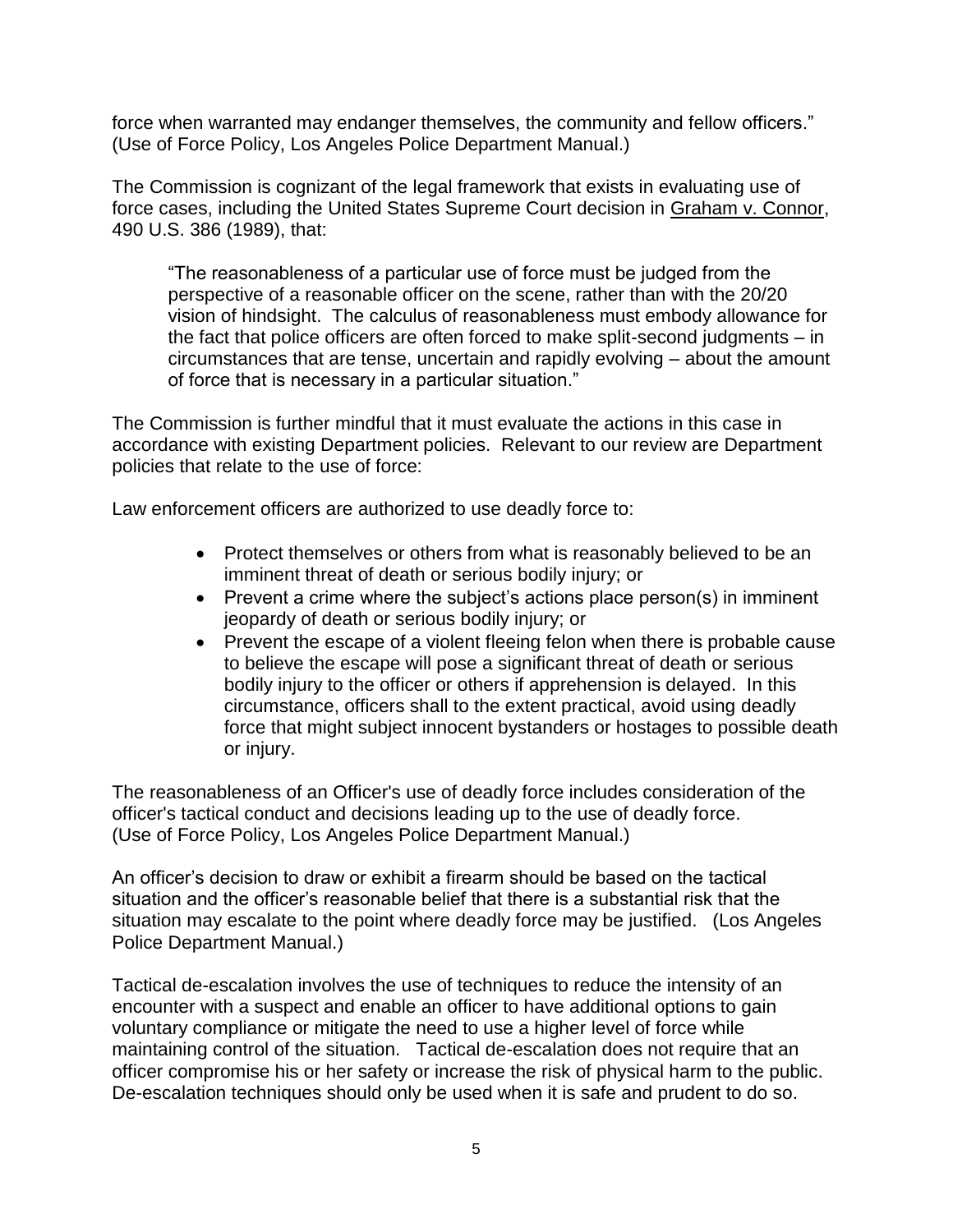(Tactical De-Escalation Techniques, October 2016.)

### **A. Tactics**

- In its analysis of this incident, the BOPC identified the following tactical consideration:
	- Dog Encounters
- The evaluation of tactics requires that consideration be given to the fact that officers are forced to make split-second decisions under very stressful and dynamic circumstances. Tactics are conceptual and intended to be flexible and incident specific, which requires that each incident be looked at objectively and the tactics be evaluated based on the totality of the circumstances.

Each tactical incident merits a comprehensive debriefing. In this case, there were identified areas where improvement could be made and a Tactical Debrief is the appropriate forum for the involved personnel to review and discuss the incident and individual actions that took place during this incident.

Therefore, the BOPC found Officers A and B's tactics to warrant a Tactical Debrief.

#### **B. Drawing and Exhibiting**

• According to Officer A, he was utilizing his flashlight and became startled when he observed that the dog was right in front of him. Officer A further observed that the dog was not tied up and was running freely. The dog started barking and immediately became defensive and aggressive. The dog lunged towards Officer A as he redeployed backwards over the train tracks. In fear that the dog was going to bite him, he drew his service pistol.

According to Officer B, the dog turned and started charging towards him. The dog was barking aggressively, and he could see the dog's teeth. In fear that the dog was going to bite him and cause great bodily injury, Officer B drew his service pistol.

Based on the totality of the circumstances, the BOPC determined that an officer with similar training and experience as Officers A and B, while faced with similar circumstances, would reasonably believe that there was a substantial risk that the situation may escalate to the point where deadly force may be justified.

Therefore, the BOPC found Officers A and B's drawing and exhibiting of a firearm to be in policy.

#### **C. Lethal Use of Force**

• **Officer B –** (pistol, two rounds)